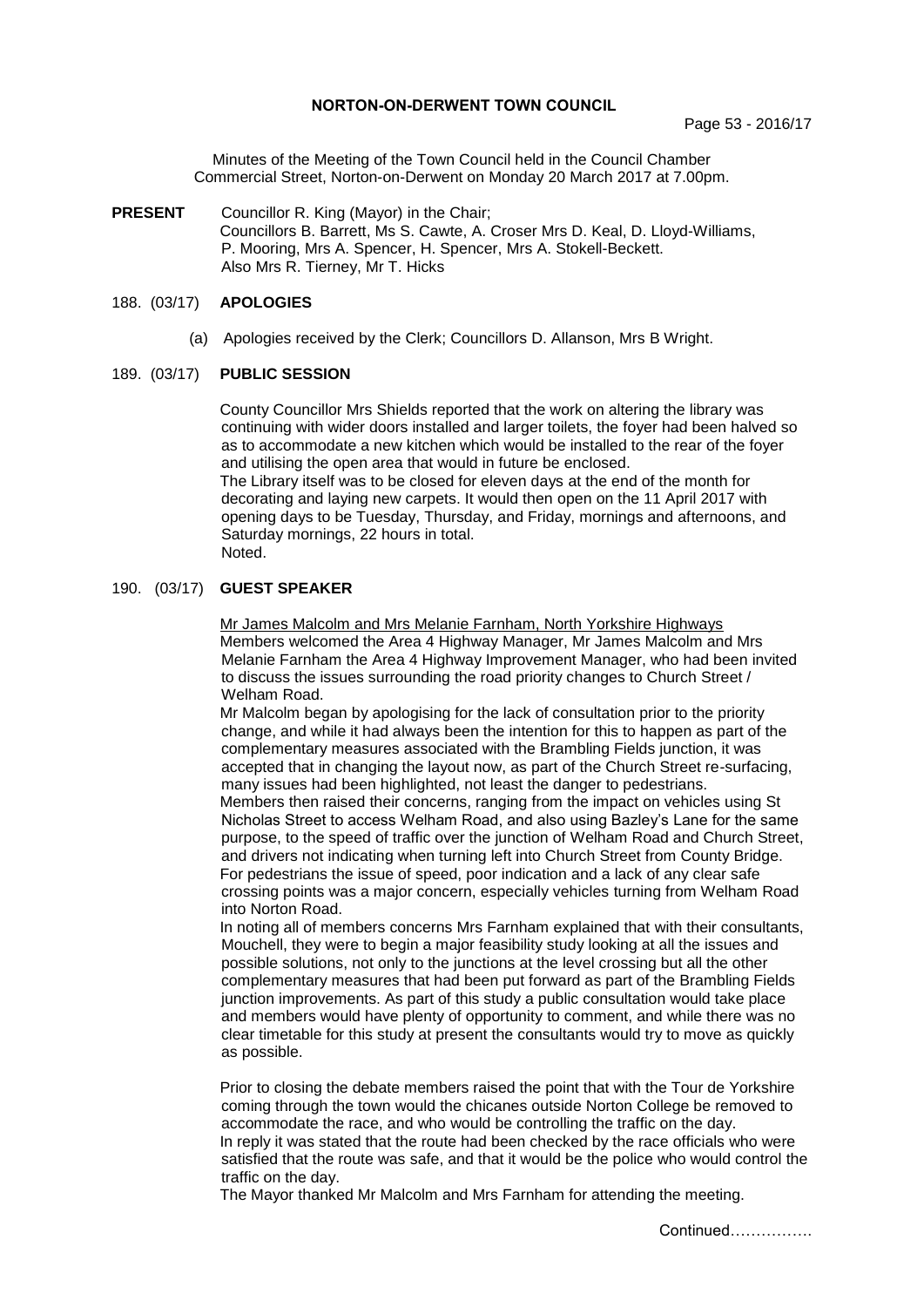191. (03/17) **DECLARATIONS OF INTEREST**

No Declarations of Interest made.

# 192. (03/17) **CONFIRMATION OF MINUTES**

 (a) RESOLVED that the Minutes of the Town Council meeting held on Monday, 20 February 2017 (Minutes 170 to 187 inclusive) be confirmed and signed by the Chairman.

# 193. (03/17) **CLERK'S REPORT**

## (a) Business Rates

To report that we were now in receipt of our new business rating assessments which showed increases of;

£6,200 to £9,600 for the Council Chamber and;

£3,800 to £5,100 for the Cemetery

The Council did not qualify for small business rate relief as both its assets had rateable values over the limit.

Being aware that there were unprofessional rating appeal firms, we had asked the Fitzwilliam (Malton) Estate for a recommendation, and Mr Bushell recommended Mark Walker from Hull who had undertaken the Estates appeals for many years. We had contacted Mr Walker and at face value he believed there was a good case for appealing the Chamber and would have to research the cemetery. He had been successful in gaining a rate reduction on Hedon Town Hall.

Mr Walker was to call into the Chamber when next in Malton to discuss this further. Noted.

# (b) Section 106 Monies

Below notes on a meeting between Jos Holmes from Ryedale District Council, Mike Skehan Clerk to Malton Town Council, and myself. To discuss the process for applying for 106 funding, approved by Ryedale District Council

| Resolution of the<br>Council | That applications be invited from community groups for funding<br>from section 106 monies collected for enhancement of or<br>improvements to existing POS or for Sports and Recreation<br>which will be allocated through the Resources Working Party.<br>Recommendations will be made by the Resources Working<br>Party to the Policy and Resources Committee for approval. |
|------------------------------|------------------------------------------------------------------------------------------------------------------------------------------------------------------------------------------------------------------------------------------------------------------------------------------------------------------------------------------------------------------------------|
|                              | Local parish and town councils along with ward members to be<br>included in the assessment process of the applications<br>received.                                                                                                                                                                                                                                          |
|                              | The Application Form There will be one uniform application form (yet to be<br>finalised). If submitted direct to Ryedale District Council it will<br>he ferverded to the epprensiate Town Council/Councile for                                                                                                                                                               |

- be forwarded to the appropriate Town Council/Councils for its/their comment.
- Local Council Town Council will consider and agree comment and Consideration recommendation on each application and advise Ryedale DC Community Officer.
- Assessment The application will be assessed by the appropriate RDC Community Officer who will prepare a report and recommendation for presentation to Resources Working Party.
- Resources Working RWP will consider the application and make a Party recommendation to Policy and Resources Committee. Schedule **Assuming imminent agreement on the form of the application,** it is expected that the first round of consideration of applications will require the firming of proposals and submission of applications by first week in July. Application to report is estimated to take up to six weeks. An Agenda for RWP in September must be completed by 28 August. P & R Committee follows RWP in September.

Continued…………….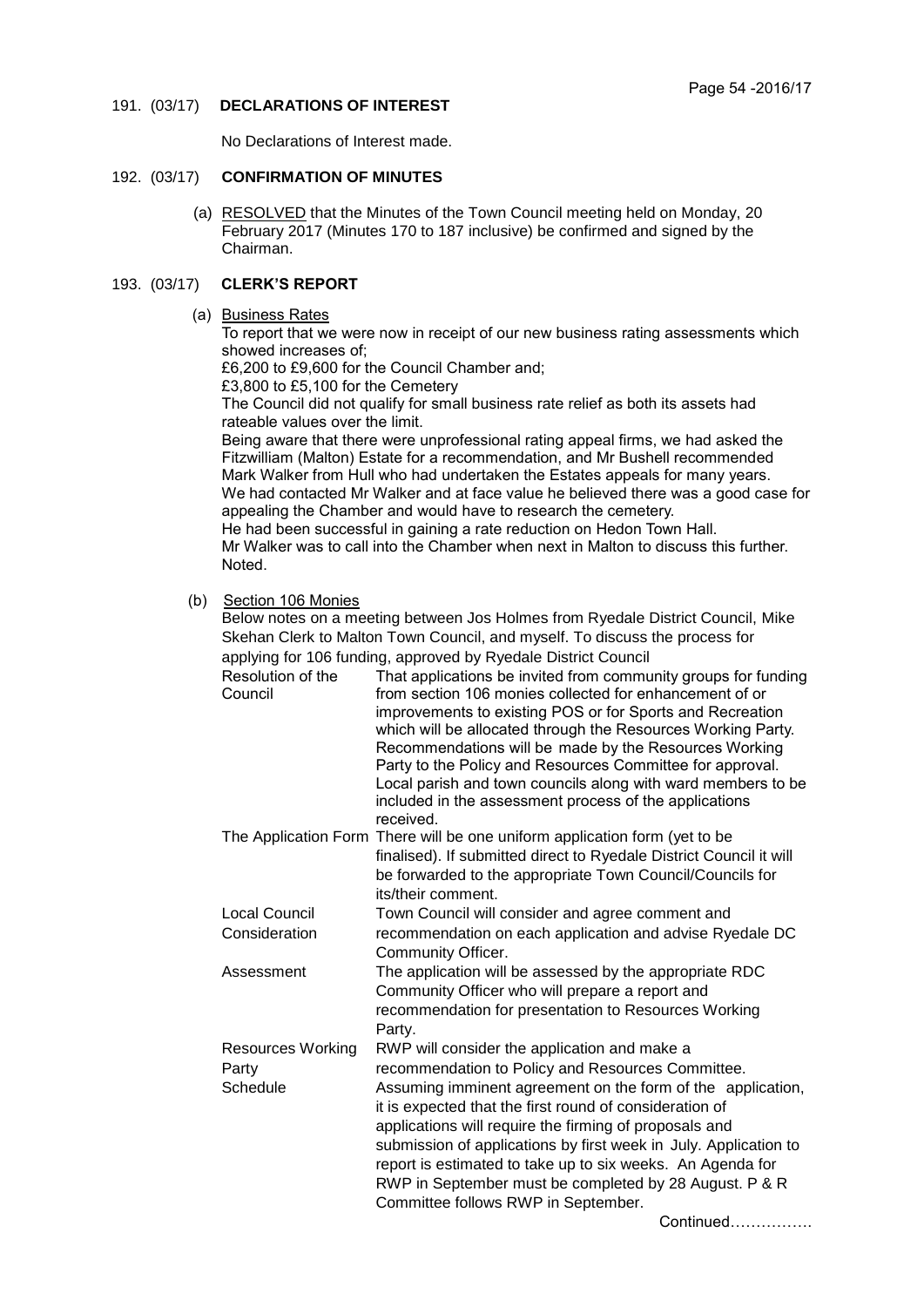# 193. (03/17) **CLERK'S REPORT** (continued)

# (c) Malton and Norton Chamber of Trade

To report that due to the Chamber of Trade being dissolved it was agreed that its financial assets would be used to support various activities being undertaken in both Malton and Norton this year. In particular for Norton it was agreed to support the Tour de Yorkshire.

I can therefore report that a cheque in the sum of £500.00 has been received. Noted.

# 194. (03/17) **TOWN MAYOR'S REPORT**

The Mayor reported that he had been disappointed to read a certain newsletter put out by a local District Councillor, which seemed to make claims that were at best exaggerated and at worst untrue.

It was agreed to write to the leader of the District Council and ask that the Councillor concerned be more careful in how newsletters were worded in the future.

# 195. (03/17) **FINANCIAL MATTERS**

(a) Accounts paid and for payment

The Clerk reported that accounts nos. 212 to 221 inclusive, amounting to £6,951.72 had been paid since the last meeting of the Council. RESOLVED that account nos. 222 to 224 inclusive, amounting to £607.82 be paid. Cheques were drawn and signed accordingly.

- (b) Financial report The Clerk's financial report for the period 01.02.17 to 28.02.17 was received.
- (c) Budgetary monitoring The Clerk's report for the period ending 28 February 2017 was received.

# 196. (03/17) **PLANNING MATTERS**

- (a) Planning applications referred to the Town Council by Ryedale District Council, for comment and/or recommendation were dealt with as follows: -
- 17/00078/HOUSE Erection of two storey extension to side elevation to include replacement attached garage (revised details of approval 16/01286/HOUSE dated 26.09.2016) 7 The Avenue, Norton, Malton, YO17 9EF For: Mr Steven Adcock RESOLVED Recommend Approval
	- (b) To receive decisions notified by Ryedale District Council.

- Approved<br>16/02041/HOUSE Erection of part two storey / part first floor / part single storey extension to south west elevation (revised details to refusal 16/01439/HOUSE dated 07.11.2016) Paddock House, Langton Road, Norton, Malton, YO17 9PX For: Mr Andrew White
- 17/00016/HOUSE Erection of a two storey extension to east elevation following demolition of existing lean to style extension and erection of replacement bay window to north elevation with roof extended to form a canopy over the entrance door. 59 Welham Road, Norton, Malton, YO17 9DS For: Mr & Mrs M Hall

Continued…………….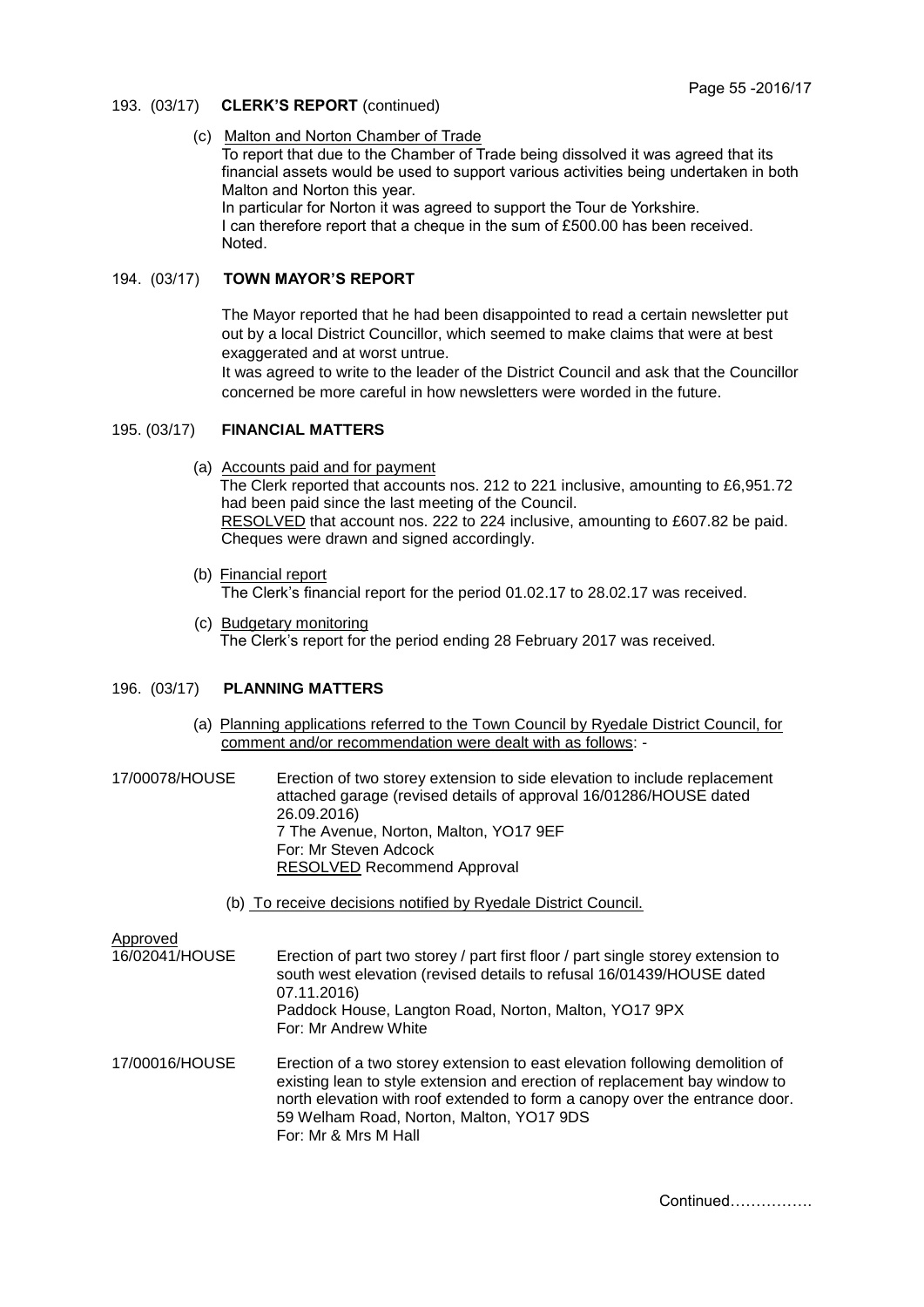# 197. (03/17) **STREET LIGHTING, THE PATHWAYS IN NORTON**

Councillor Mrs Keal asked if there had been any progress on the issue of inadequate lighting of various pathways in Norton. The Clerk replied that they had contacted the County Council lighting officers about this issue in October 2016 but had received no reply. It was agreed that a follow up letter be sent.

# 198. (03/17) **DOG FOULING**

Members expressed their concerns that the dog fouling issue within the town was getting worse and that there did not seem to be a system in place to adequately deal with the problem. It was understood that the Dog Warden was to retire very soon and that his duties were to be undertaken by the new Community Officers appointed by Ryedale District Council.

It was also felt that a press campaign with regard to this issue might help. Noted.

## 199. (03/17) **CHRISTMAS LIGHTS**

Members received a report outlining a proposal for extending the Christmas Light contract by two years at reduced cost.

RESOLVED To accept the proposal to extend the light contract for two years as follows;

| Annual cost of contract           | £5,850.00 plus V.A.T. |
|-----------------------------------|-----------------------|
| Annual cost of extending contract | £3,900.00 plus V.A.T. |
| Annual saving of                  | £1,950.00 plus V.A.T. |

# 200. (03/17) **NEIGHBOURHOOD PLAN**

Members received a verbal report on the progress made at the Steering Group meeting held on Wednesday 15 March at Community House, Malton. The group had worked through about half of the Policy Intentions Document, with the other half to be considered at a meeting on Tuesday 28 March. It was envisaged that the document would then be put to the planning consultant who would produce the final draft policy document which would be ready for public consultation. Noted.

## 201. (03/17) **COUNCIL CHAMBER RENT INCREASE**

Members received a report on the proposed rent increase for the Council Chamber. Under the terms of the council's lease agreement between Yorkshire Housing and the Council the rent was to be reviewed every four years, and was due for review this year.

The proposal from Yorkshire Housing was that the rent be increased from £6,711.00 per year to: £6,845.22 per year an increase of 2.00%

RESOLVED to accept the proposed increase with a yearly rent of £6,845.22. Rent to be paid quarterly at £1,711.32 per quarter.

# 202. (03/17) **YORKSHIRE DAY EVENT**

The Mayor asked members if they would be in favour of hosting another event, similar to last year to celebrate Yorkshire Day. The event would not take place on Yorkshire Day itself, but probably on the nearest Sunday to that date.

Members agreed that another event would be worthwhile to the community and that local charities would benefit.

Further details to follow nearer the time.

Continued…………….